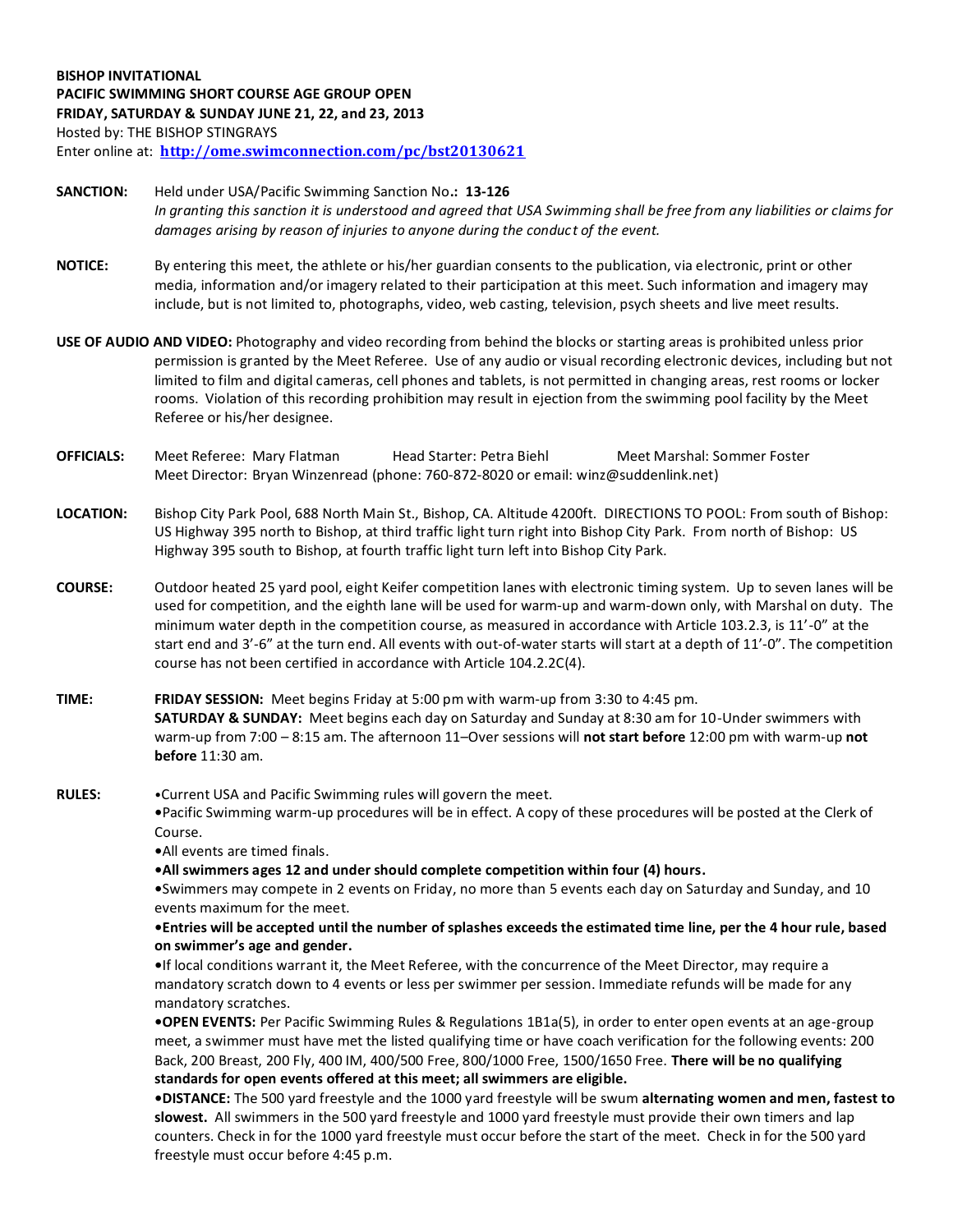**•All coaches and deck officials must wear their USA membership cards in a visible manner at all times while on deck.** All coaches are required to sign in at the meet before the beginning of warm-ups and present their 2013 registration card. Coaches listed on the expired list or who have no card and do not show up on the "registered" list shall remove themselves from coaching swimmers on the deck. The Meet Director or Meet Referee will assign all swimmers unaccompanied by a USA Swimming certified coach to another certified coach.

**UNACCOMPANIED SWIMMERS:** Any USA Swimming athlete-member competing at the meet must be accompanied by a USA Swimming member-coach for the purposes of athlete supervision during warm-up, competition and warm-down. If a coach-member of the athlete's USA Swimming Club does not attend the meet to serve in said supervisory capacity, it is the responsibility of the swimmer or the swimmer's legal guardian to arrange for supervision by a USA Swimming member-coach. The Meet Director or Meet Referee may assist the swimmer in making arrangements for such supervision; however, it is recommended that such arrangements be made in advance of the meet by the athlete's USA Swimming Club Member-Coach. Any swimmer entered in the meet, unaccompanied by a USA Swimming member coach, must be certified by a USA Swimming member coach as being proficient in performing a racing start or must start each race from within the water. It is the responsibility of the swimmer or the swimmer's legal guardian to ensure compliance with this requirement.

**RESTRICTIONS:** •Smoking and the use of tobacco products is strictly prohibited in **all** areas of the meet venue and include on the pool deck, in the locker room, in any of the spectator areas, and in all areas used by swimmers during the meet and warm-up periods.

**•**Glass containers, sale and use of alcoholic beverages are prohibited in **all** areas of the meet venue.

**•**Use of cell phones in the locker rooms is strictly prohibited.

**•** Except where venue facilities require otherwise, changing into or out of swimsuits other than in locker rooms or other designated areas is not appropriate and is strongly

## **•NO ANIMALS ARE ALLOWED ON THE PREMISES.**

•There will be closed areas of the deck – cooperation of swimmers, families and coaches will be appreciated.

**ELIGIBILITY:** •All swimmers must be current members of USA-S and enter their name and registration number on the meet entry card as they are shown on their Registration Card. If this is not done, it may be difficult to match the swimmer with the registration and times database. The meet host must check all swimmer registrations against the SWIMS database and if not found to be registered, the Meet Director shall accept the registration at the meet (a \$10 surcharge will be added to the regular registration fee).

> **•**Swimmers who enter as "pending" or "applied for" must be prepared to present their current card or register before being allowed to check in unless the Meet Director determines that they are validly pending.

- **•**Duplicate registrations will be refunded by mail.
- **•**The meet is open to all qualified swimmers.

**•**Swimmers 19 years of age and older participate in 13-Over events but will not receive awards or score points. •**Disabled swimmers, attached or unattached, are welcome to attend this meet and should contact the Meet Referee regarding special accommodations on entry times and seeding per Pacific Swimming policy.** *•Entry times submitted for this meet will be checked against a computer database and may be changed in accordance with Pacific Swimming Time Verification Procedures.*

**ENTRY FEES:** \$2.75 per individual event, \$9.00 per relay entry, plus an \$9.00 swimmer Participation Fee per swimmer to help cover meet expenses.

# **ENTRIES: TWO OPTIONS FOR MEET ENTRY**

#### Option 1: **Online Meet Entries**

Enter at **<http://ome.swimconnection.com/pc/bst20130621>** to receive immediate confirmation of acceptance via email. The "billing information" email should be brought to the meet as proof of entry. Online entry requires payment by credit card using their secure site. The cost of using Online Meet Entries is \$1 per swimmer plus 5% of the total entry fee. Please note that the processing fee is a separate fee from the entry fees. Online meet entry fees are paid to Swim Connection, LLC. Fees collected by the use of this system are completely voluntary. Online Meet Entry is in no way required or expected of a swimmer by Pacific Swimming. Online entries will be accepted until midnight, Friday, June 14, 2013.

# Option 2: **Traditional Postal System Mailed Entries:**

1. Fill out the provided Consolidated Entry Form completely for each swimmer in your family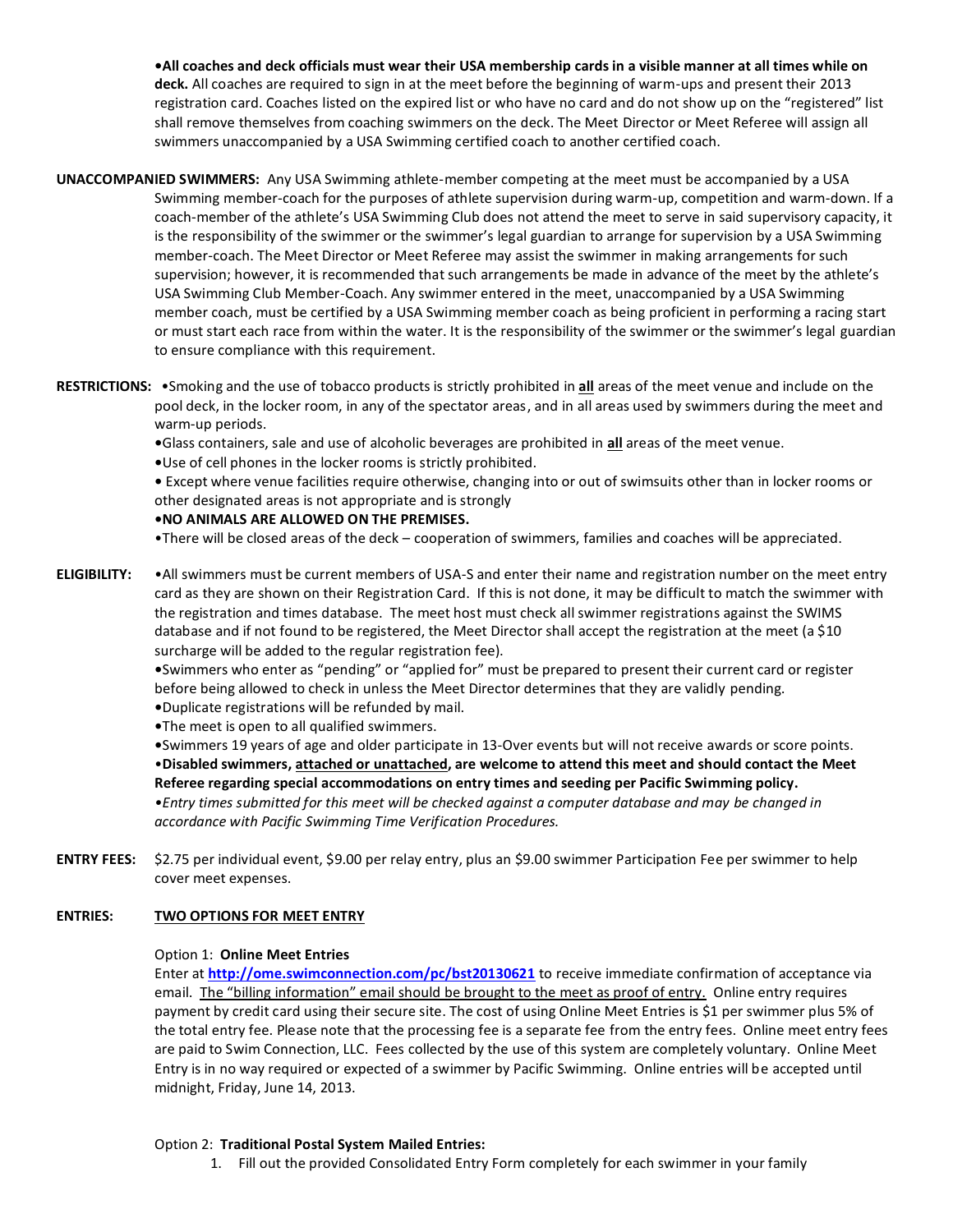2. Cut out your entry card(s) and mail to address below.

Entries must be submitted on the enclosed Consolidated Entry Form. Entry forms must be completely filled out including best **SHORT COURSE** time for each event. *Entered times must be submitted in YARDS.* Pacific Swimming's Rules and Regulations specify that when you have achieved a specific class level (for example, "B" or "A") in an event in one course, you are considered to be qualified at that same level in all courses. Accordingly, you must always enter a time that maintains the class for which you are qualified in an event. "No time" entries **will be accepted.**

# **ANY AND ALL PAPER ENTRIES MUST BE POSTMARKED BY WEDNESDAY, JUNE 12, 2013, OR HAND DELIVERED BY FRIDAY JUNE 14, 2013. Make checks payable to BISHOP SWIM TEAM, P.O. Box 1, Bishop, CA 93515.**

## **If you would like confirmation of entry, please include a self-addressed stamped envelope or postcard.**

**Late entries will be accepted via e-mail a[t rjellison.us@gmail.com](mailto:rjellison.us@gmail.com) or hand-delivery until Wednesday, June 19, with a late fee of \$10. Late entries may not appear in the meet program. NO REFUNDS** will be given except in the case of a mandatory scratch-down.

## **Deck entries will be accepted after June 19th with a \$10 late fee, but entries will NOT be eligible for awards and will NOT count toward high point.**

- **CHECK IN:** The meet will be deck seeded. Swimmers must check in at the Clerk-of-Course. The first four events of each session will close **30 minutes BEFORE** the start of the session. The remaining events shall be closed for seeding **30 minutes prior** to the estimated start of the first heat of the event.Please see distance rules for special rules regarding the distance events. Swimmers who do not check in will not be allowed to compete in the event.
- **SCRATCHES:** Swimmers who have checked in for an individual event must swim in the event unless they notify the clerk of the course that they wish to scratch before the seeding for that event has begun. Failure to swim an event will result in being barred from the next individual event in which a swimmer is entered on that day or the next meet day, whichever is first. The penalty will not apply if the swimmer scratches the event before it is seeded, or if the Referee accepts proof that the failure was caused by illness, injury, or other circumstances beyond the control of the swimmer.
- **AWARDS:** High Point Awards: Individual high point, runner up high point, and third place high point will be awarded to boys and girls in each age group. Individual Events: Ribbons  $1^{st} - 8^{th}$  place will be awarded to 6-Under, 7, 8, 9, 10, 11, 12, 13, 14, 15, 16, 17, 18. Swimmers 19 years of age and older will not receive awards.

## **ALL AWARDS MUST BE PICKED UP AT THE MEET. Each team is asked to designate a team representative to claim awards. NO AWARDS WILL BE MAILED.**

- **ADMISSION:** Free. A three-day meet program will be available for a fee.
- **SNACK BAR:** A snack bar will be available during the meet.
- **HOSPITALITY:** Lunch and limited hospitality will be served to all working officials and coaches.
- **TIMERS:** Clubs will be assigned lanes based on the number of swimmers from each club (host club will not be expected to time). All swimmers in the 500 yard freestyle and the 1000 yard freestyle must provide their own timers and lap counters.

**MINIMUM OFFICIALS:** All available USA Swimming certified officials are welcomed and encouraged to work at this meet. As the number of certified officials allows, interested parents/trainees are also welcome to shadow working officials for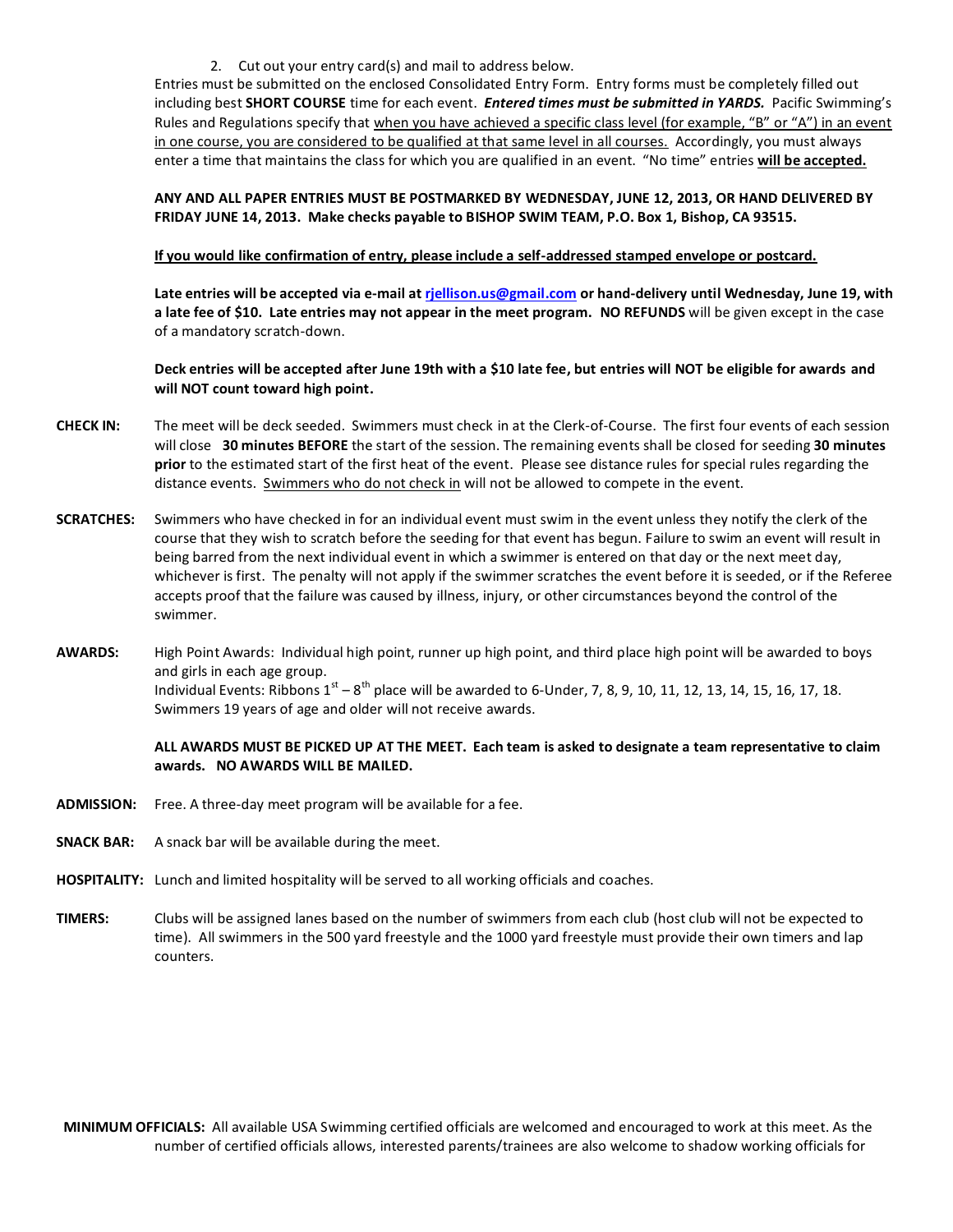education and/or mentoring. Participating clubs are *requested* to provide at least the following number of certified and carded officials for each session:

| Club swimmers entered in<br>session | <b>Trained and carded officials</b><br>requested |
|-------------------------------------|--------------------------------------------------|
| $1 - 10$                            |                                                  |
| $11 - 25$                           |                                                  |
| $26 - 50$                           | 2                                                |
| $51 - 75$                           | 3                                                |
| 76-100                              | 4                                                |
| 101 or more                         |                                                  |

|          | <b>Summary of Events</b> |                |            |            |                 |  |  |  |  |  |  |  |
|----------|--------------------------|----------------|------------|------------|-----------------|--|--|--|--|--|--|--|
|          | 8&under                  | $9 - 10$       | $11 - 12$  | 13&over    | 18 & Under      |  |  |  |  |  |  |  |
| Friday   |                          |                |            |            | 400 IM          |  |  |  |  |  |  |  |
|          |                          |                |            |            | <b>500 Free</b> |  |  |  |  |  |  |  |
|          |                          |                |            |            | 1000 Free       |  |  |  |  |  |  |  |
| Saturday | 100 IM                   | 100 IM         | 100 IM     | 200 IM     |                 |  |  |  |  |  |  |  |
|          | 50 Free                  | 100 Free       | 100 Free   | 100 Free   |                 |  |  |  |  |  |  |  |
|          | 50 Back                  | 100 Back       | 100 Back   | 200 Back   |                 |  |  |  |  |  |  |  |
|          | 25 Fly                   | 50 Fly         | 50 Fly     | 200 Fly    |                 |  |  |  |  |  |  |  |
|          | 25 Breast                | 50 Breast      | 50 Breast  | 100 Breast |                 |  |  |  |  |  |  |  |
|          | 100 Free Relay           | 200 Free Relay | 200 Medley | 200 Medley |                 |  |  |  |  |  |  |  |
|          |                          |                | Relay      | Relay      |                 |  |  |  |  |  |  |  |
| Sunday   | 50 Fly                   | 100 Fly        |            | 100 Fly    |                 |  |  |  |  |  |  |  |
|          | 25 Back                  | 50 Back        | 50 Back    | 100 Back   |                 |  |  |  |  |  |  |  |
|          | 25 Free                  | 200 Free       | 200 Free   | 200 Free   |                 |  |  |  |  |  |  |  |
|          | 50 Breast                | 100 Breast     | 100 Breast | 200 Breast |                 |  |  |  |  |  |  |  |
|          | 100 Free                 | 50 Free        | 50 Free    | 50 Free    |                 |  |  |  |  |  |  |  |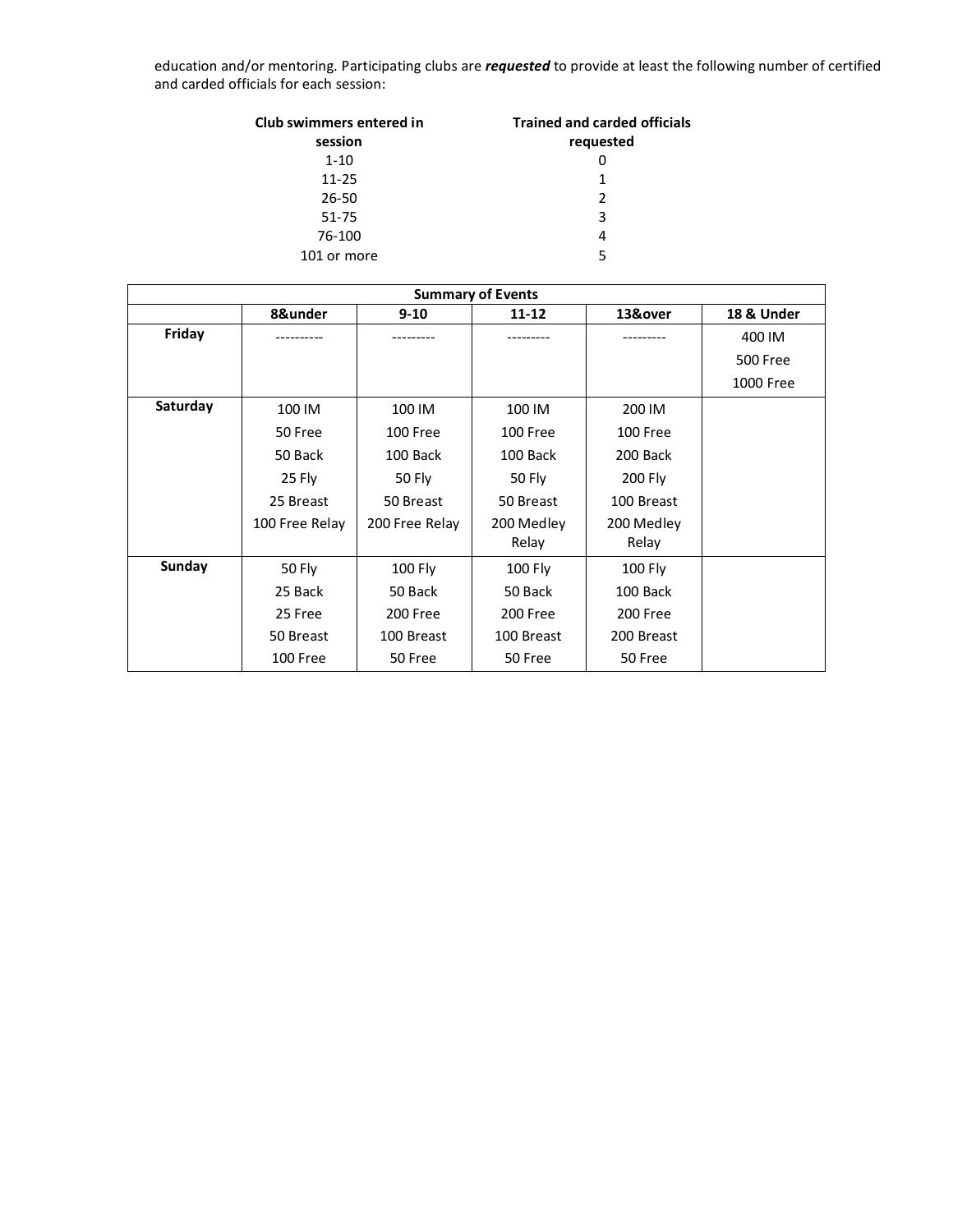| Friday, June 21, 2013 - PM Session                                |                               |           |  |  |  |  |  |  |
|-------------------------------------------------------------------|-------------------------------|-----------|--|--|--|--|--|--|
| Girls Event #<br><b>Boys Event #</b><br><b>Age Group</b><br>Event |                               |           |  |  |  |  |  |  |
|                                                                   | $18 -$ Under                  | 400 IM    |  |  |  |  |  |  |
| ੨                                                                 | $18 -$ Under<br>500 Freestyle |           |  |  |  |  |  |  |
|                                                                   | $18 -$ Under                  | 1000      |  |  |  |  |  |  |
|                                                                   |                               | Freestyle |  |  |  |  |  |  |

|                      |                  | Saturday, June 22, 2013 - AM Session |                     |                      |                  | Sunday, June 23, 2013 - AM Session |  |
|----------------------|------------------|--------------------------------------|---------------------|----------------------|------------------|------------------------------------|--|
| <b>Girls Event #</b> | <b>Age Group</b> | Event                                | <b>Boys Event #</b> | <b>Girls Event #</b> | <b>Age Group</b> | Event                              |  |
| 7                    | $9 - 10$         | 100 IM                               | 8                   | 55                   | $9 - 10$         | 100 Butterfly                      |  |
| 9                    | 8 & Under        | 100 IM                               | 10                  | 57                   | 8 & Under        | 50 Butterfly                       |  |
| 11                   | $9 - 10$         | 100 Freestyle                        | 12                  | 59                   | $9 - 10$         | 50 Backstroke                      |  |
| 13                   | 8 & Under        | 50 Freestyle                         | 14                  | 61                   | 8 & Under        | 25 Backstroke                      |  |
| 15                   | $9 - 10$         | 100 Backstroke                       | 16                  | 63                   | $9 - 10$         | 200 Freestyle                      |  |
| 17                   | 8 & Under        | 50 Backstroke                        | 18                  | 65                   | 8 & Under        | 25 Freestyle                       |  |
| 19                   | $9 - 10$         | 50 Butterfly                         | 20                  | 67                   | $9 - 10$         | 100<br>Breaststroke                |  |
| 21                   | 8 & Under        | 25 Butterfly                         | 22                  | 69                   | 8 & Under        | 50<br>Breaststroke                 |  |
| 23                   | $9 - 10$         | 50<br>Breaststroke                   | 24                  | 71                   | $9 - 10$         | 50 Freestyle                       |  |
| 25                   | 8 & Under        | 25<br>Breaststroke                   | 26                  | 73                   | 8 & Under        | 100 Freestyle                      |  |
| 27                   | $9 - 10$         | 200 Free Relay                       | 28                  |                      |                  |                                    |  |
| 29                   | 8 & Under        | 100 Free Relay                       | 30                  |                      |                  |                                    |  |
|                      |                  | Saturday, June 22, 2013 - PM Session |                     |                      |                  | Sunday, June 23, 2013 - PM Session |  |
| 31                   | 13 - Over        | 200 IM                               | 32                  | 75                   | 13 - Over        | 100 Butterfly                      |  |
| 33                   | $11 - 12$        | 100 IM                               | 34                  | 77                   | $11 - 12$        | 100 Butterfly                      |  |
| 35                   | 13 - Over        | 100 Freestyle                        | 36                  | 79                   | 13 - Over        | 100 Backstroke                     |  |
| 37                   | $11 - 12$        | 100 Freestyle                        | 38                  | 81                   | $11 - 12$        | 50 Backstroke                      |  |
| 39                   | 13 - Over        | 200 Backstroke                       | 40                  | 83                   | 13 - Over        | 200 Freestyle                      |  |
| 41                   | $11 - 12$        | 100 Backstroke                       | 42                  | 85                   | $11 - 12$        | 200 Freestyle                      |  |
| 43                   | 13 - Over        | 200 Butterfly                        | 44                  | 87                   | 13 - Over        | 200<br>Breaststroke                |  |
| 45                   | $11 - 12$        | 50 Butterfly                         | 46                  | 89                   | $11 - 12$        | 100<br><b>Breaststroke</b>         |  |
| 47                   | 13 - Over        | 100<br>Breaststroke                  | 48                  | 91<br>13 - Over      |                  | 50 Freestyle                       |  |
| 49                   | $11 - 12$        | 50<br>Breaststroke                   | 50                  | 93                   | $11 - 12$        | 50 Freestyle                       |  |
| 51                   | 13 - Over        | 200 Medley<br>Relay                  | 52                  |                      |                  |                                    |  |
| 53                   | $11 - 12$        | 200 Medley<br>Relay                  | 54                  |                      |                  |                                    |  |

|               |                  | Saturday, June 22, 2013 - AM Session | Sunday, June 23, 2013 - AM Session |                      |                           |                            |
|---------------|------------------|--------------------------------------|------------------------------------|----------------------|---------------------------|----------------------------|
| Girls Event # | <b>Age Group</b> | Event                                | <b>Boys Event #</b>                | <b>Girls Event #</b> | <b>Age Group</b><br>Event |                            |
| 7             | $9 - 10$         | 100 IM                               | 8                                  | 55                   | $9 - 10$                  | 100 Butterfly              |
| 9             | 8 & Under        | 100 IM                               | 10                                 | 57                   | 8 & Under                 | 50 Butterfly               |
| 11            | $9 - 10$         | 100 Freestyle                        | 12                                 | 59                   | $9 - 10$                  | 50 Backstroke              |
| 13            | 8 & Under        | 50 Freestyle                         | 14                                 | 61                   | 8 & Under                 | 25 Backstroke              |
| 15            | $9 - 10$         | 100 Backstroke                       | 16                                 | 63                   | $9 - 10$                  | 200 Freestyle              |
| 17            | 8 & Under        | 50 Backstroke                        | 18                                 | 65                   | 8 & Under                 | 25 Freestyle               |
| 19            | $9 - 10$         | 50 Butterfly                         | 20                                 | 67                   | $9 - 10$                  | 100<br><b>Breaststroke</b> |
| 21            | 8 & Under        | 25 Butterfly                         | 22                                 | 69                   | 8 & Under                 | 50<br><b>Breaststroke</b>  |
| 23            | $9 - 10$         | 50<br><b>Breaststroke</b>            | 24                                 | 71                   | $9 - 10$                  | 50 Freestyle               |
| 25            | 8 & Under        | 25<br><b>Breaststroke</b>            | 26                                 | 73                   | 8 & Under                 | 100 Freestyle              |

|    |           | Saturday, June 22, 2013 - PM Session |    | Sunday, June 23, 2013 - PM Session |           |                            |    |
|----|-----------|--------------------------------------|----|------------------------------------|-----------|----------------------------|----|
| 31 | 13 - Over | 200 IM                               | 32 | 75                                 | 13 - Over | 100 Butterfly              | 76 |
| 33 | $11 - 12$ | 100 IM                               | 34 | 77                                 | $11 - 12$ | 100 Butterfly              | 78 |
| 35 | 13 - Over | 100 Freestyle                        | 36 | 79                                 | 13 - Over | 100 Backstroke             | 80 |
| 37 | $11 - 12$ | 100 Freestyle                        | 38 | 81                                 | $11 - 12$ | 50 Backstroke              | 82 |
| 39 | 13 - Over | 200 Backstroke                       | 40 | 83                                 | 13 - Over | 200 Freestyle              | 84 |
| 41 | $11 - 12$ | 100 Backstroke                       | 42 | 85                                 | $11 - 12$ | 200 Freestyle              | 86 |
| 43 | 13 - Over | 200 Butterfly                        | 44 | 87                                 | 13 - Over | 200<br><b>Breaststroke</b> | 88 |
| 45 | $11 - 12$ | 50 Butterfly                         | 46 | 89                                 | $11 - 12$ | 100<br><b>Breaststroke</b> | 90 |
| 47 | 13 - Over | 100<br><b>Breaststroke</b>           | 48 | 91                                 | 13 - Over | 50 Freestyle               | 92 |
| 49 | $11 - 12$ | 50<br><b>Breaststroke</b>            | 50 | 93                                 | $11 - 12$ | 50 Freestyle               | 94 |
|    |           |                                      |    |                                    |           |                            |    |